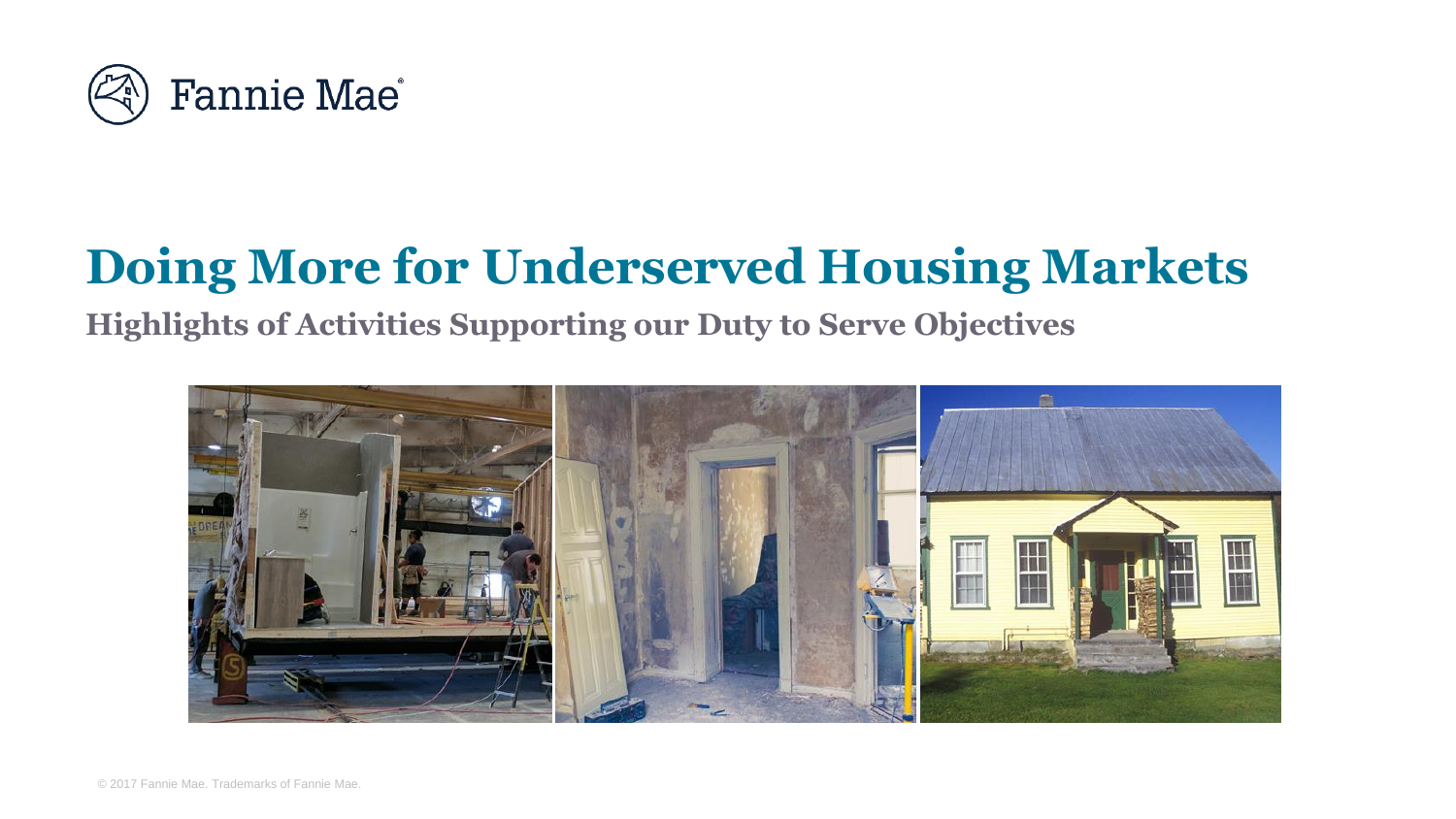## **Manufactured Housing**

### **Single-Family Activities Multifamily Activities**

- Increase the purchase volume of conventional manufactured housing loans.
- **Perform an analysis of Fannie Mae's** manufactured housing loan portfolio and publish results.
- Obtain approval to purchase chattel loans and purchase loans.
- Explore the development of a chattel security.



- Purchase loans secured by MHC owned by government entities and/or non-profits.
- Establish a pilot program to test entity level financing to non-profit organizations, CDFI, small financial institutions, or other entities that have a major focus on MHC development and finance.
- Approve one product enhancement to Fannie Mae's MHC product that will encourage borrower adoption of FHFA's proposed minimum tenant pad lease protections.

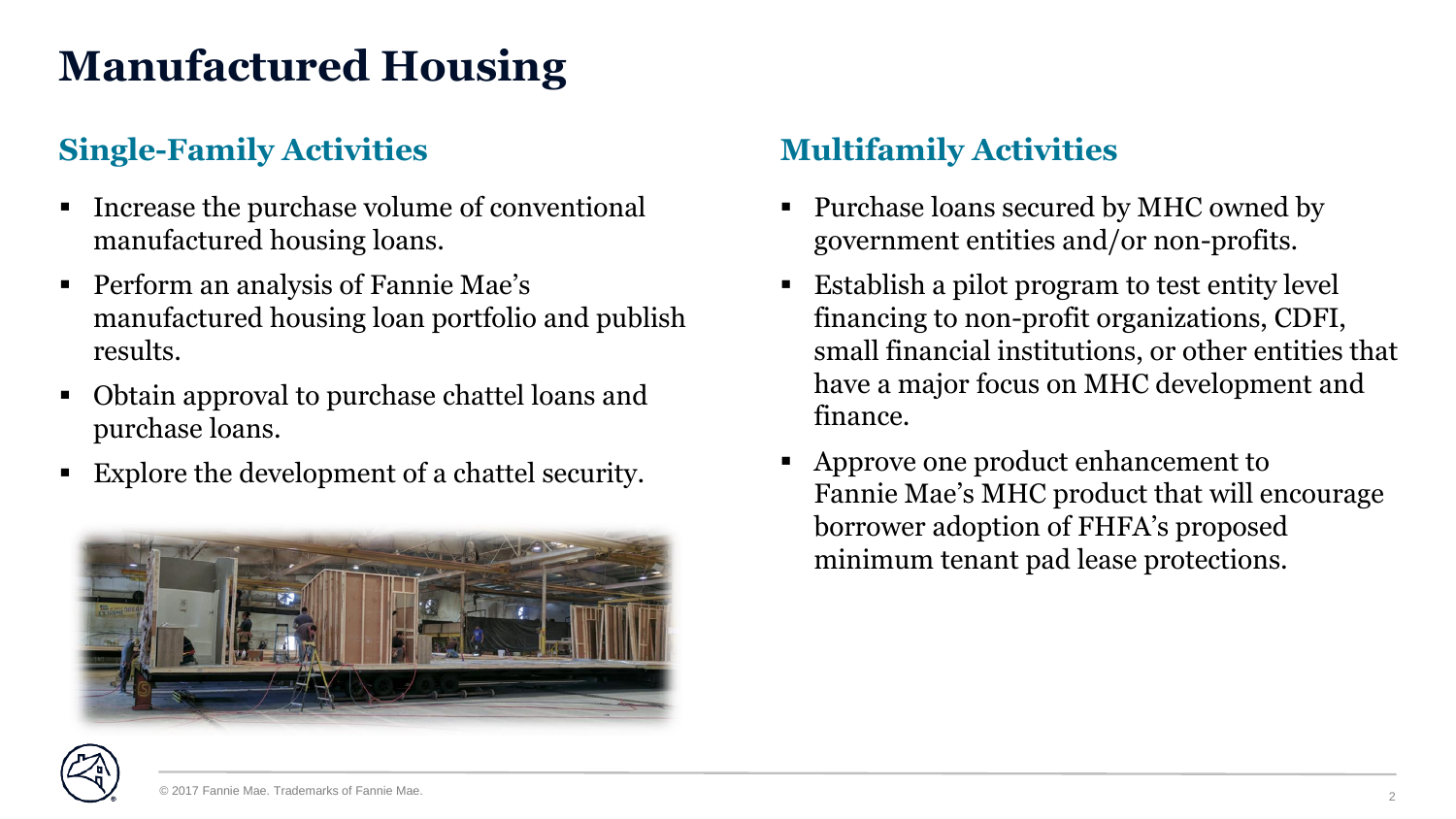## **Rural Housing**

### **Single-Family Activities Multifamily Activities**

- Increase the purchase volume of single-family loans in high-needs rural regions.
- Expand partnerships with non-profit counseling and community development organizations to increase access to financial capability counseling for households facing multiple barriers to housing stability.
- Rebrand Fannie Mae's Native American Conventional Lending Initiative and purchase loans.

- Purchase multifamily loans in Middle Appalachia, the Lower Mississippi Delta, and the colonias.
- Purchase multifamily loans that support affordable housing for Native Americans and agricultural workers.
- Re-establish our LIHTC investment capacity.
- **Include LIHTC equity investments in the** multifamily work-plans for high-needs rural regions and high-needs rural populations.